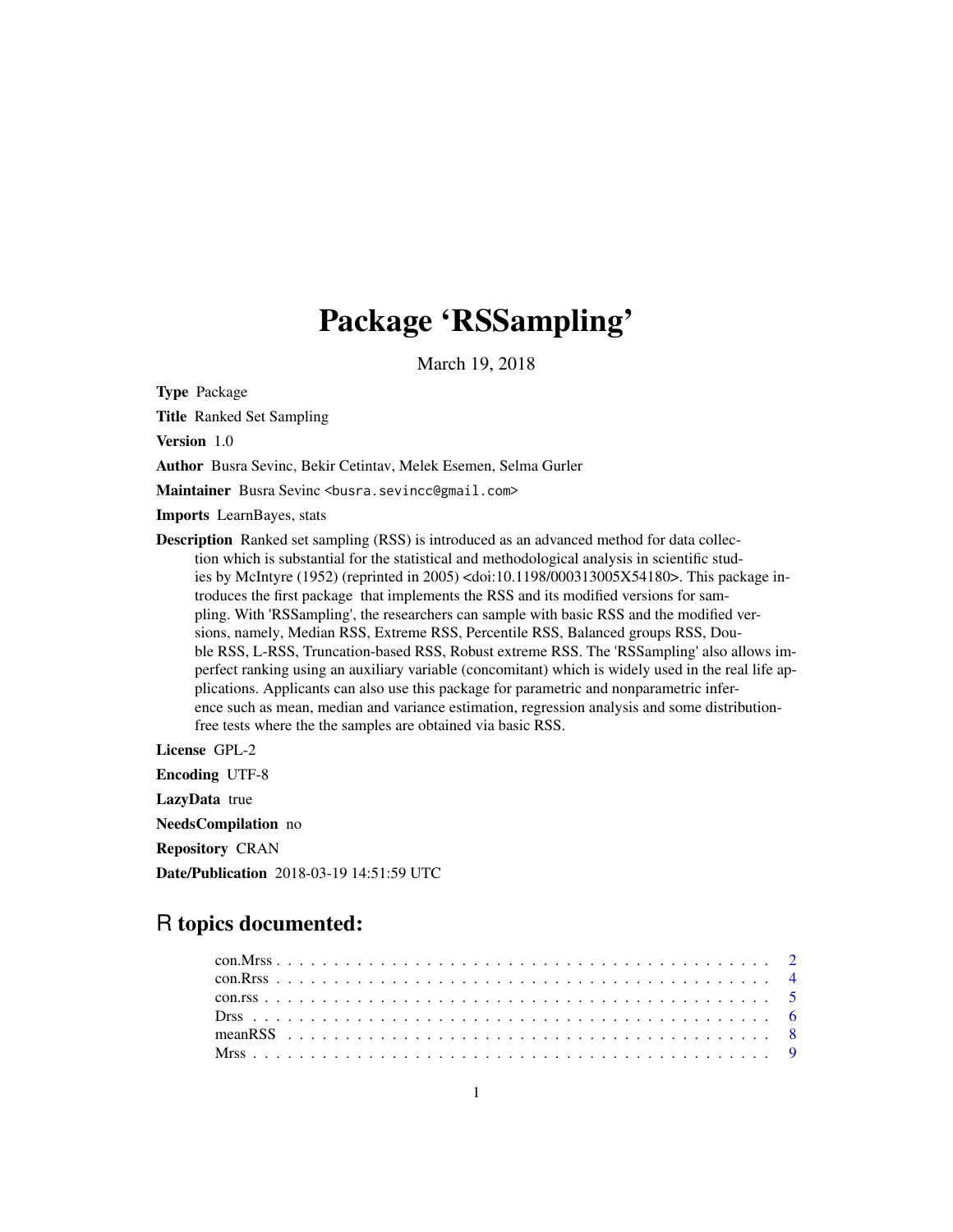#### <span id="page-1-0"></span>2 con.Mrss

| Index |  |  |  |  |  |  |  |  |  |  |  |  |  |  |  |  |  |  |  |  |  |
|-------|--|--|--|--|--|--|--|--|--|--|--|--|--|--|--|--|--|--|--|--|--|
|       |  |  |  |  |  |  |  |  |  |  |  |  |  |  |  |  |  |  |  |  |  |
|       |  |  |  |  |  |  |  |  |  |  |  |  |  |  |  |  |  |  |  |  |  |
|       |  |  |  |  |  |  |  |  |  |  |  |  |  |  |  |  |  |  |  |  |  |
|       |  |  |  |  |  |  |  |  |  |  |  |  |  |  |  |  |  |  |  |  |  |
|       |  |  |  |  |  |  |  |  |  |  |  |  |  |  |  |  |  |  |  |  |  |
|       |  |  |  |  |  |  |  |  |  |  |  |  |  |  |  |  |  |  |  |  |  |
|       |  |  |  |  |  |  |  |  |  |  |  |  |  |  |  |  |  |  |  |  |  |
|       |  |  |  |  |  |  |  |  |  |  |  |  |  |  |  |  |  |  |  |  |  |
|       |  |  |  |  |  |  |  |  |  |  |  |  |  |  |  |  |  |  |  |  |  |

<span id="page-1-1"></span>con.Mrss *Selecting a ranked set sample (classical or modified) with a concomitant variable*

# Description

The [Mrss](#page-8-1) function samples from a target population by using modified ranked set sampling methods. Ranking procedure of X is done by using the concomitant variable Y.

# Usage

con.Mrss(X,Y,m,r=1,type="r",sets=FALSE,concomitant=FALSE,p)

# Arguments

| X           | A vector of target population                                                                                                                                                       |
|-------------|-------------------------------------------------------------------------------------------------------------------------------------------------------------------------------------|
| Y           | A vector of concomitant variable from target population                                                                                                                             |
| m           | Size of units in each set                                                                                                                                                           |
| r           | Number of cycles. (By default = 1)                                                                                                                                                  |
| type        | type of the modified RSS method. "r" for traditional RSS, "p" for Percentile<br>RSS, "m" for Median RSS, "bg" for Balanced Groups RSS, "e" for Extreme<br>RSS. (By default $=$ "r") |
| sets        | logical; if TRUE, ranked set samples are given with ranked sets (see rankedsets)                                                                                                    |
| concomitant | logical; if TRUE, ranked set sample of concomitant variable is given                                                                                                                |
| p           | Value of percentile for Percentile RSS method                                                                                                                                       |

# Details

X and Y must be vectors and also they should be in same length. Value of percentile (p) must be between 0 and 1.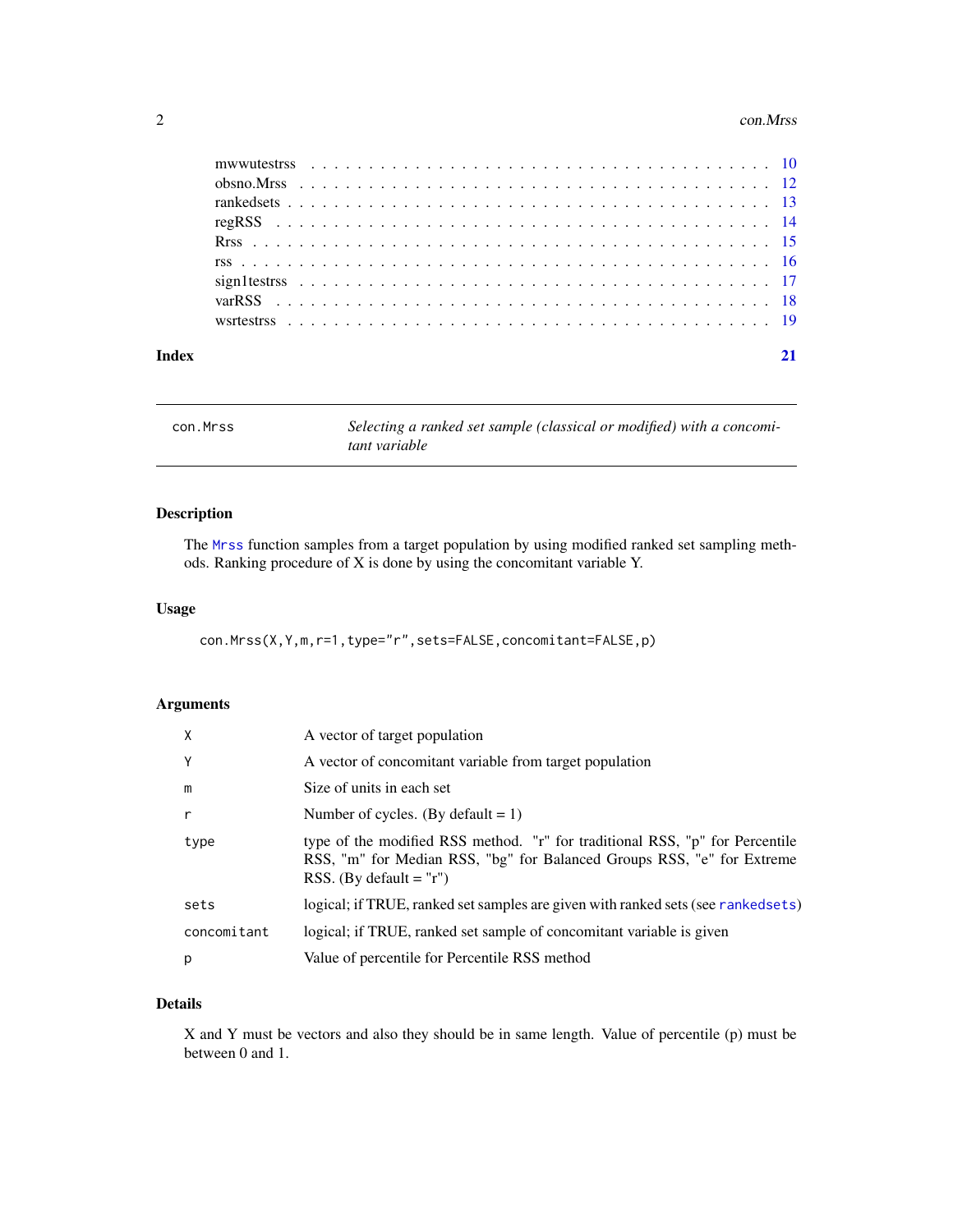#### <span id="page-2-0"></span>con. Mrss 3

#### Value

| corr.coef        | the correlation coefficient between X and Y |  |  |  |  |  |  |
|------------------|---------------------------------------------|--|--|--|--|--|--|
| var.of.interest  |                                             |  |  |  |  |  |  |
|                  | the sets of X, which are ranked by Y        |  |  |  |  |  |  |
| concomitant.var. |                                             |  |  |  |  |  |  |
|                  | the ranked sets of Y                        |  |  |  |  |  |  |
| sample.x         | the obtained ranked set sample of X         |  |  |  |  |  |  |
| sample.y         | the obtained ranked set sample of Y         |  |  |  |  |  |  |

# References

McIntyre, G. A. (1952). A method for unbiased selective sampling, using ranked sets. Australian Journal of Agricultural Research, 3(4), 385-390.

Samawi, H. M., Ahmed, M. S., & Abu-Dayyeh, W. (1996). Estimating the population mean using extreme ranked set sampling. Biometrical Journal, 38(5), 577-586.

Muttlak, H. A. (1997). Median ranked set sampling. Journal of Applied Statistical Sciences, 6(4), 245-255.

Muttlak, H. A. (2003). Modified ranked set sampling methods. Pakistan Journal Of Statistics, 19(3), 315-324.

Jemain, A. A., Al-Omari, A., & Ibrahim, K. (2008). Some variations of ranked set sampling. Electronic Journal of Applied Statistical Analysis, 1(1), 1-15.

# See Also

[Mrss](#page-8-1), [Rrss](#page-14-1), [Drss](#page-5-1), [con.Rrss](#page-3-1)

#### Examples

```
library("LearnBayes")
mu=c(1,12,2)
Sigma <- matrix(c(1,2,0,2,5,0.5,0,0.5,3), 3, 3)
x <- rmnorm(10000, mu, Sigma)
xx=as.numeric(x[,1])
xy=as.numeric(x[,3])
## Selecting modified ranked set samples
con.Mrss(xx, xy, m=5, r=3, type="r", concomitant=TRUE, sets=TRUE)
con.Mrss(xx, xy, m=4, r=7, type="m", concomitant=TRUE, sets=TRUE)
con.Mrss(xx, xy, m=5, r=2, type="e", concomitant=TRUE, sets=TRUE)
con.Mrss(xx, xy, m=8, r=3, type="p", concomitant=TRUE, sets=TRUE, p=0.25)
con.Mrss(xx, xy, m=6, r=5, type="bg", concomitant=TRUE, sets=TRUE)
```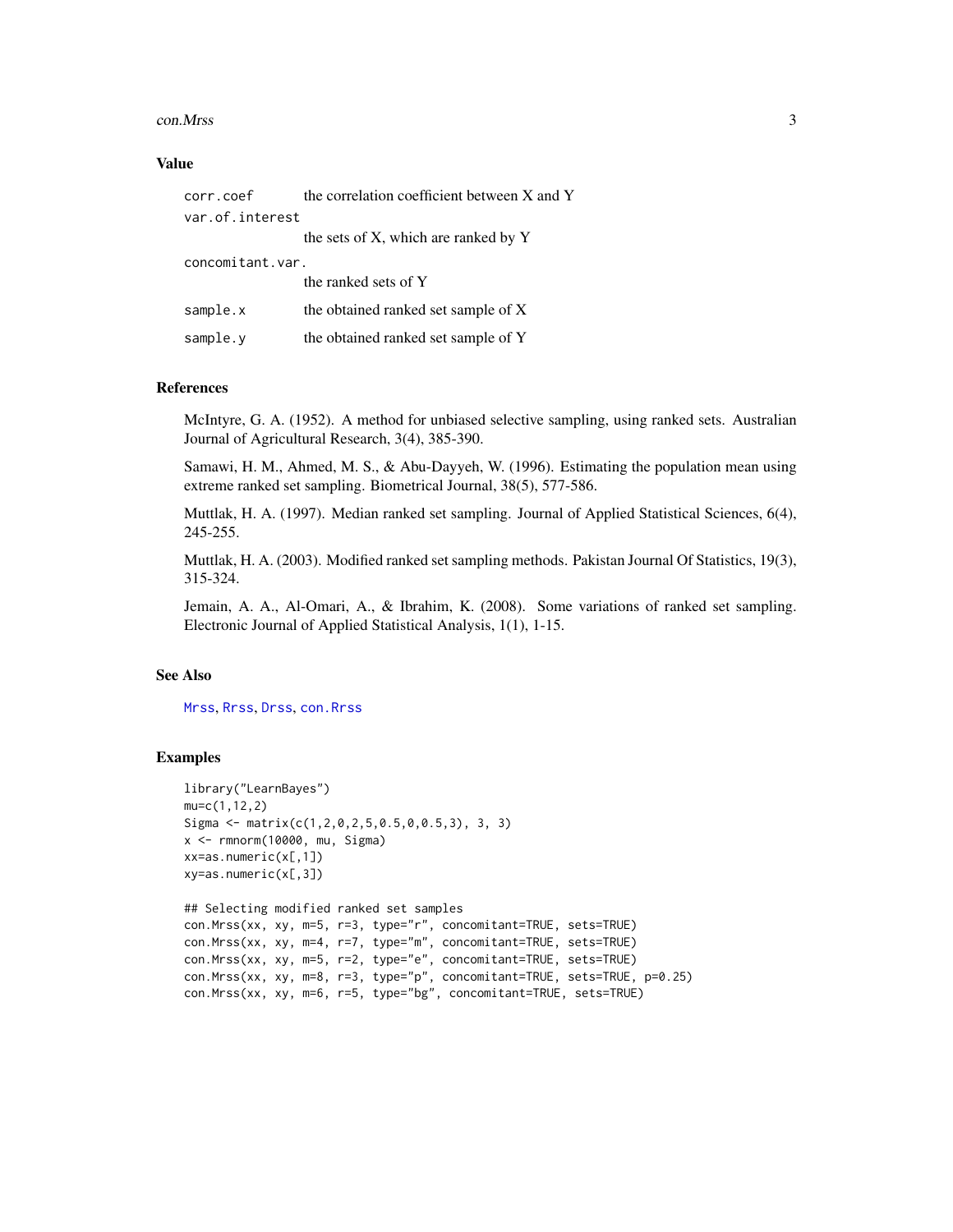<span id="page-3-1"></span><span id="page-3-0"></span>

# Description

The [con.Rrss](#page-3-1) function samples from a target population by using robust ranked set sampling methods. Ranking procedure of X is done by using the concomitant variable Y.

# Usage

con.Rrss(X,Y,m,r=1,type="l",sets=FALSE,concomitant=FALSE,alpha)

# Arguments

| X            | A vector of target population                                                                                                    |
|--------------|----------------------------------------------------------------------------------------------------------------------------------|
| Y            | A vector of concomitant variable from target population                                                                          |
| m            | Size of units in each set                                                                                                        |
| $\mathsf{r}$ | Number of cycles. (By default $=1$ )                                                                                             |
| type         | type of the modified RSS method. "I" for L-RSS, "tb" for truncation-based RSS,<br>"re" for robust extreme RSS. (By default ="1") |
| sets         | logical; if TRUE, ranked set sample is given with ranked sets (see ranked sets)                                                  |
| concomitant  | logical; if TRUE, ranked set sample of concomitant variable is given                                                             |
| alpha        | Coefficient of the method                                                                                                        |

#### Details

X and Y must be vectors and also they should be in same length. Coefficient of the method must be between 0 and 0.5.

# Value

| corr.coef        | the correlation coefficient between X and Y |
|------------------|---------------------------------------------|
| var.of.interest  |                                             |
|                  | the sets of X, which are ranked by Y        |
| concomitant.var. |                                             |
|                  | the ranked sets of Y                        |
| sample.x         | the obtained ranked set sample of X         |
| sample.y         | the obtained ranked set sample of Y         |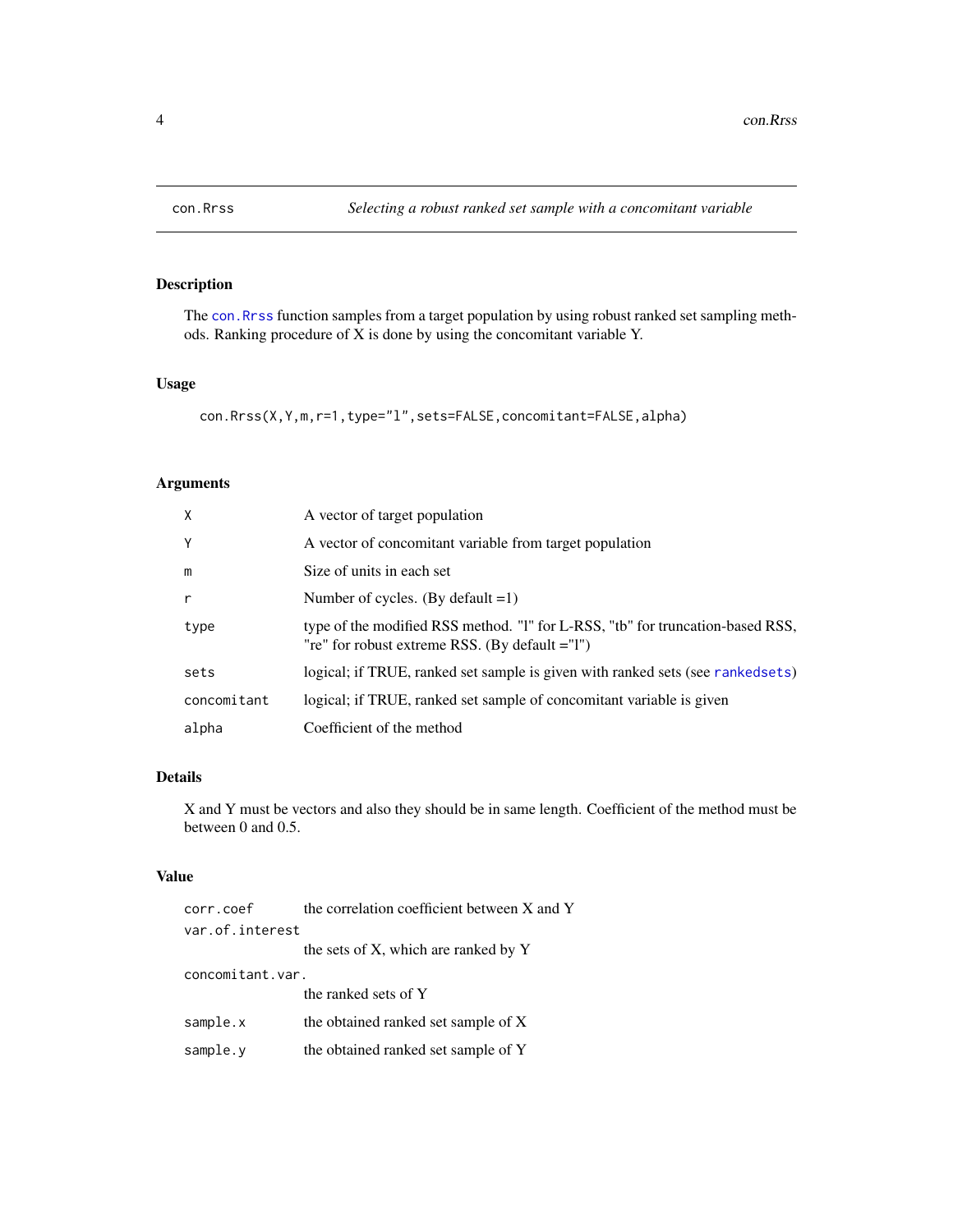#### <span id="page-4-0"></span>con.rss 5

#### References

Al-Nasser, A. D. (2007). L ranked set sampling: A generalization procedure for robust visual sampling. Communications in Statistics-Simulation and Computation, 36(1), 33-43.

Al-Omari, A. I., & Raqab, M. Z. (2013). Estimation of the population mean and median using truncation-based ranked set samples. Journal of Statistical Computation and Simulation, 83(8), 1453-1471.

Al-Nasser, A. D., & Mustafa, A. B. (2009). Robust extreme ranked set sampling. Journal of Statistical Computation and Simulation 79(7), 859-867.

#### See Also

[Mrss](#page-8-1), [Rrss](#page-14-1), [Drss](#page-5-1), [con.Mrss](#page-1-1)

#### Examples

```
library("LearnBayes")
mu=c(1,12,2)
Sigma <- matrix(c(1,2,0,2,5,0.5,0,0.5,3), 3, 3)
x <- rmnorm(10000, mu, Sigma)
xx=as.numeric(x[,1])
xy=as.numeric(x[,3])
```

```
## Selecting robust ranked set samples
con.Rrss(xx,xy,m=8,r=4,type="l", sets=TRUE, concomitant=TRUE, alpha=0.3)
con.Rrss(xx,xy,m=5,r=2,type="re", sets=TRUE, concomitant=TRUE, alpha=0.2)
con.Rrss(xx,xy,m=6,r=3,type="tb", sets=TRUE, concomitant=TRUE, alpha=0.25)
```
<span id="page-4-1"></span>

con.rss *Selecting ranked set sample with a concomitant variable*

# Description

The [con.rss](#page-4-1) function samples from a target population by using ranked set sampling method. Ranking procedure of X is done by using concomitant variable Y.

#### Usage

con.rss(X,Y,m,r=1,sets=FALSE,concomitant=FALSE)

#### Arguments

| X            | A vector of interested variable from target population                          |
|--------------|---------------------------------------------------------------------------------|
| Y            | A vector of concomitant variable from target population                         |
| m            | Size of units in each set                                                       |
| $\mathsf{r}$ | Number of cycles. (Default by $= 1$ )                                           |
| sets         | logical; if TRUE, ranked set sample is given with ranked sets (see ranked sets) |
| concomitant  | logical; if TRUE, ranked set sample of concomitant variable is given            |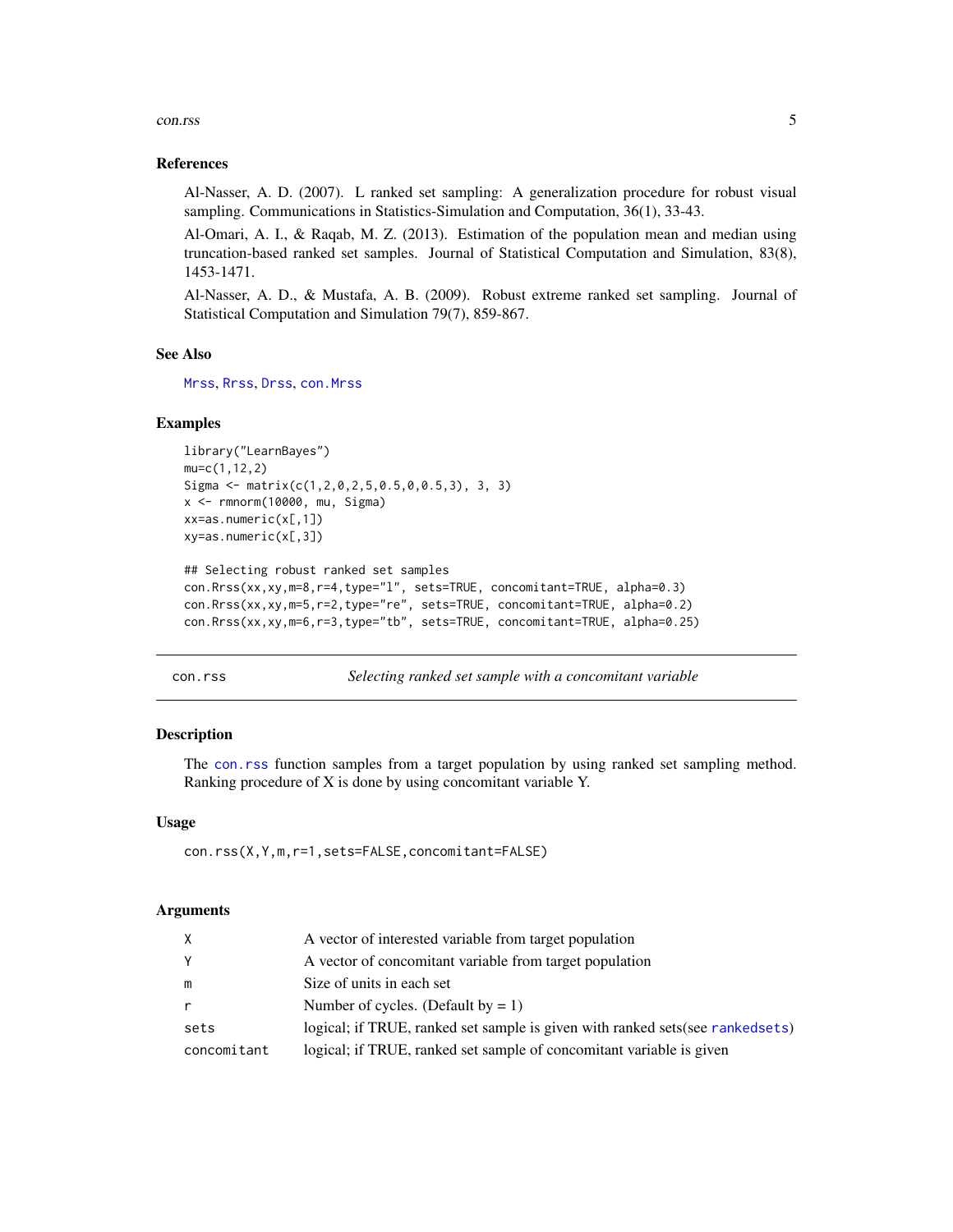# <span id="page-5-0"></span>Details

X and Y must be vectors and also they should be in same length.

#### Value

| corr.coef        | the correlation coefficient between X and Y |
|------------------|---------------------------------------------|
| var.of.interest  |                                             |
|                  | the sets of X, which are ranked by Y        |
| concomitant.var. |                                             |
|                  | the ranked sets of Y                        |
| sample.x         | the obtained ranked set sample of X         |
| sample.y         | the obtained ranked set sample of Y         |

# References

McIntyre, G. A. (1952). A method for unbiased selective sampling, using ranked sets. Australian Journal of Agricultural Research, 3(4), 385-390.

Lynne Stokes, S. (1977). Ranked set sampling with concomitant variables. Communications in Statistics-Theory and Methods, 6(12), 1207-1211.

Chen, Z., Bai, Z., & Sinha, B. (2003). Ranked set sampling: theory and applications (Vol. 176). Springer Science & Business Media.

#### See Also

[rss](#page-15-1)

# Examples

```
library("LearnBayes")
mu=c(1,12,2)
Sigma <- matrix(c(1,2,0,2,5,0.5,0,0.5,3), 3, 3)
x <- rmnorm(10000, mu, Sigma)
xx=as.numeric(x[,1])
xy=as.numeric(x[,3])
con.rss(xx, xy, m=3, r=4, sets=TRUE, concomitant=TRUE)
```
<span id="page-5-1"></span>Drss *Selecting double (classical or modified) ranked set sample*

#### Description

The [Drss](#page-5-1) function samples from a target population by using multi-stage ranked set sampling methods.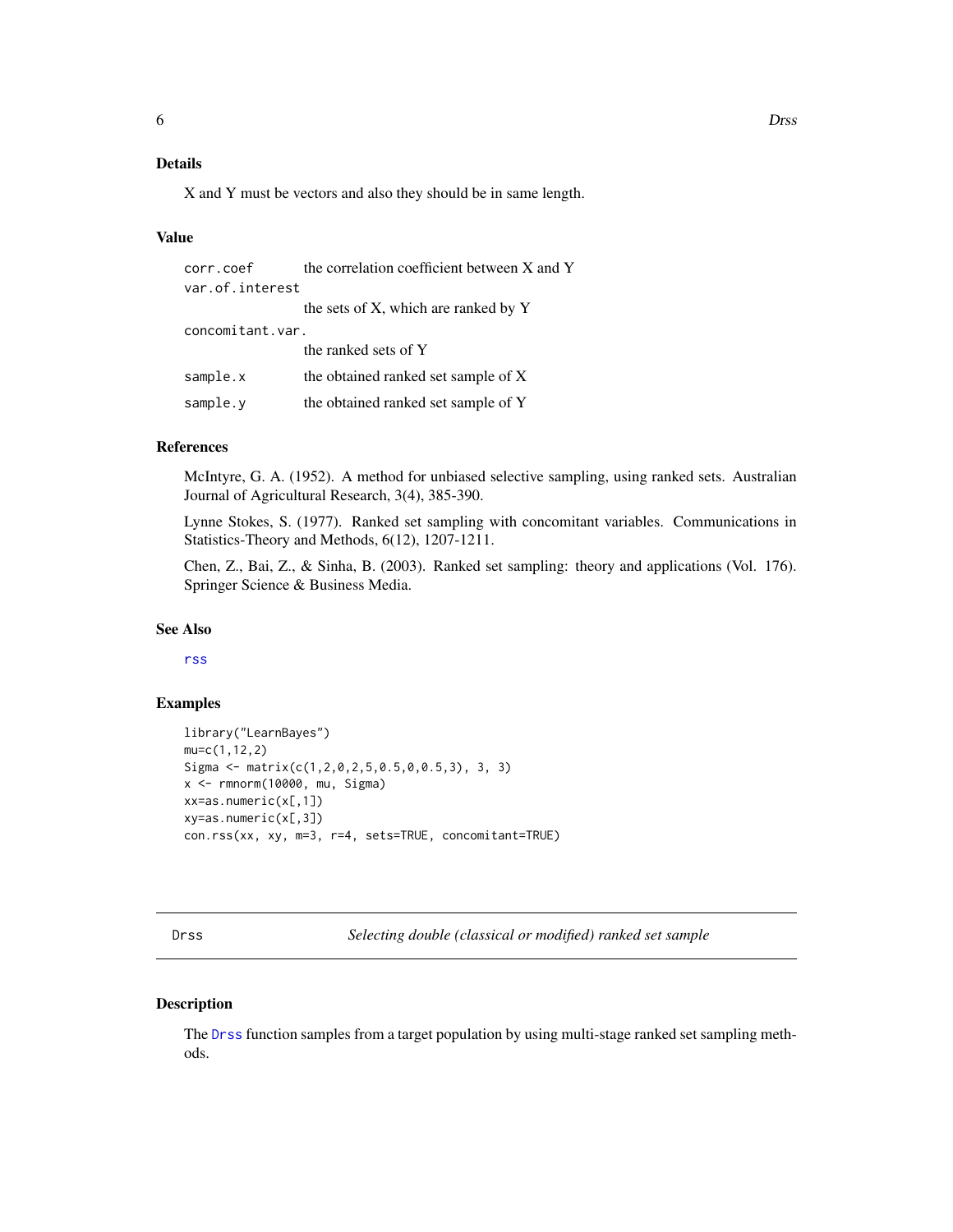#### <span id="page-6-0"></span>Drss 7

# Usage

Drss(X,m,r=1,type="d",sets=FALSE,p)

#### Arguments

| X    | A vector of target population                                                                                                                                            |
|------|--------------------------------------------------------------------------------------------------------------------------------------------------------------------------|
| m    | Size of units in each set                                                                                                                                                |
| r    | Number of cycles. (By default = 1)                                                                                                                                       |
| sets | logical; if TRUE, ranked set samples are given with ranked sets (see ranked sets)                                                                                        |
| type | type of the modified RSS method. "d" for double RSS, "dm" for double median<br>RSS, "dp" for double percentile RSS, "de" for double extreme RSS. (By default<br>$= "d")$ |
| p    | Value of percentile for double percentile RSS method                                                                                                                     |

#### Details

Target population X must be a vector. Value of percentile (p) must be between 0 and 1.

#### Value

| sets   | the ranked sets where ranked set sample is chosen from |
|--------|--------------------------------------------------------|
| sample | the obtained ranked set sample of X                    |

# References

Al-Saleh, M. F., & Al-Kadiri, M. A. (2000). Double-ranked set sampling. Statistics & Probability Letters, 48: 205-212.

Samawi, H.M. & Tawalbeh, E.M. (2002). Double median ranked set sampling: Comparison to other double ranked set samples for mean and ratio estimators. Journal of Modern Applied Statistical Methods, 1(2): 428-442.

Samawi, H.M. 2002. On double extreme ranked set sample with application to regression estimator. Metron, LXn1-2: 53-66.

Jemain, A.A. & Al-Omari, A.I. (2006). Double percentile ranked set samples for estimating the population mean. Advances and Applications in Statistics, 6(3): 261-276.

#### See Also

[Mrss](#page-8-1), [Rrss](#page-14-1), [con.Mrss](#page-1-1), [con.Rrss](#page-3-1)

# Examples

```
data=rnorm(10000)
##Seleceting a double ranked set sample
Drss(data,m=4,r=3,sets=TRUE)
##Seleceting a double median ranked set sample
Drss(data,m=4,r=3,type="dm",sets=TRUE)
```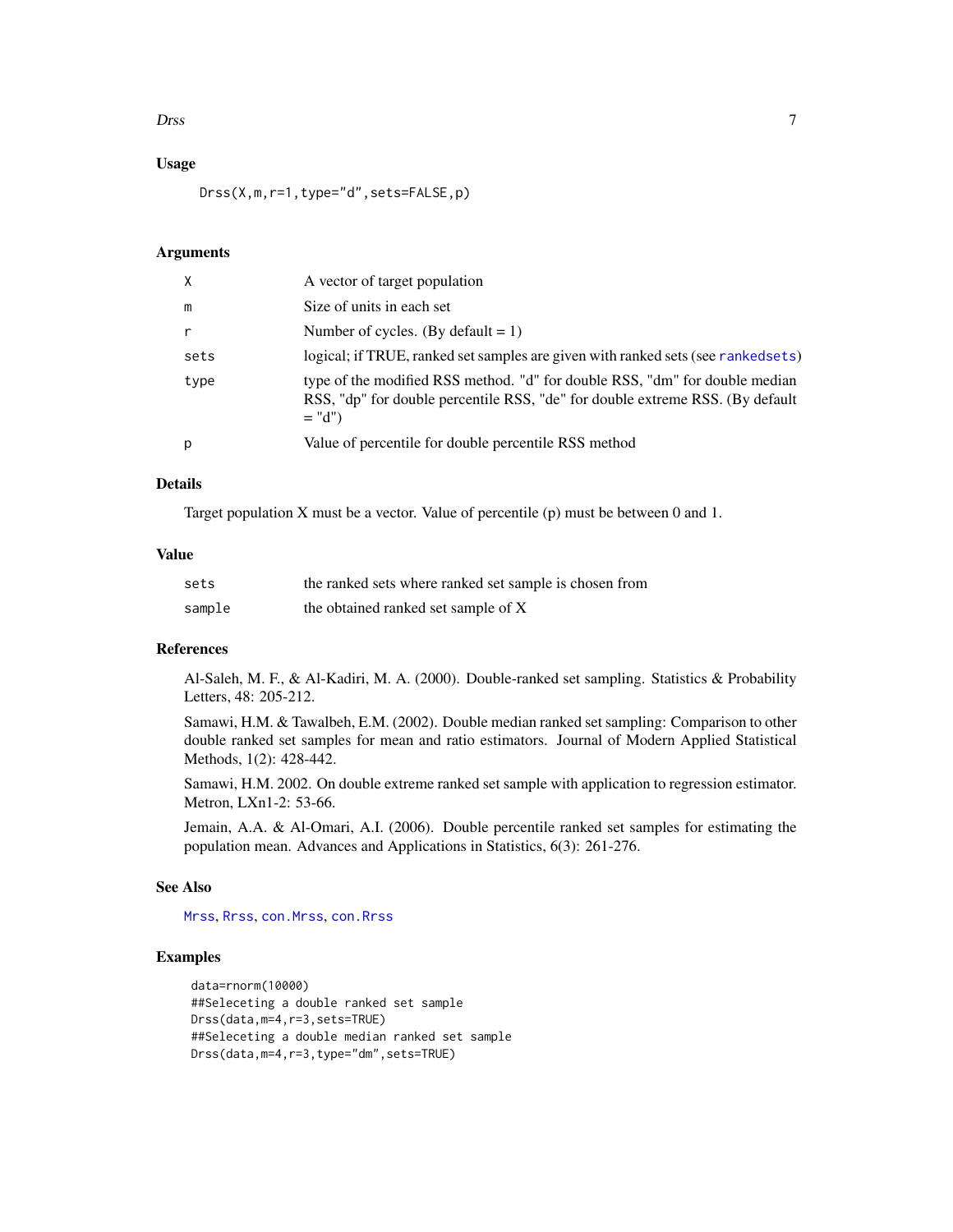```
##Seleceting a double extreme ranked set sample
Drss(data,m=4,r=3,type="de",sets=TRUE)
##Seleceting a double percentile ranked set sample
Drss(data,m=4,r=3,type="dm",sets=TRUE,p=0.6)
```
<span id="page-7-1"></span>

| meanRS: |  |
|---------|--|
|         |  |

# meanRSS *Mean estimation based on ranked set sampling*

# Description

The [meanRSS](#page-7-1) function estimates the population mean based on ranked set sampling. Also, it calculates confidence interval, p-value and z-statistics for hypothesis testing.

# Usage

meanRSS(X,m,r,alpha=0.05,alternative="two.sided",mu\_0)

# Arguments

| $\times$     | is an obtained ranked set sample                                                                                                                                                                   |
|--------------|----------------------------------------------------------------------------------------------------------------------------------------------------------------------------------------------------|
| m            | is the size of units in each set                                                                                                                                                                   |
| $\mathsf{r}$ | is the number of cycles                                                                                                                                                                            |
| alpha        | is the alpha value for the confidence interval. (By default = $0.05$ )                                                                                                                             |
| alternative  | is a character string, one of "greater", "less" or "two.sided". For one sample test,<br>alternative refers to the true mean of the parent population in relation to the<br>hypothesized value mu_0 |
| mu 0         | is the initial value for mean in hypothesis testing formula                                                                                                                                        |

# Details

An obtained ranked set sample X must be m by r matrix.

#### Value

| mean    | the estimated population mean based on ranked set sampling |
|---------|------------------------------------------------------------|
| CT.     | is a confidence interval for the true mean                 |
| z.test  | the z-statistic for the test                               |
| p.value | the p-value for the test                                   |

# References

Chen, Z., Bai Z., Sinha B. K. (2003). Ranked Set Sampling: Theory and Application. New York: Springer.

<span id="page-7-0"></span>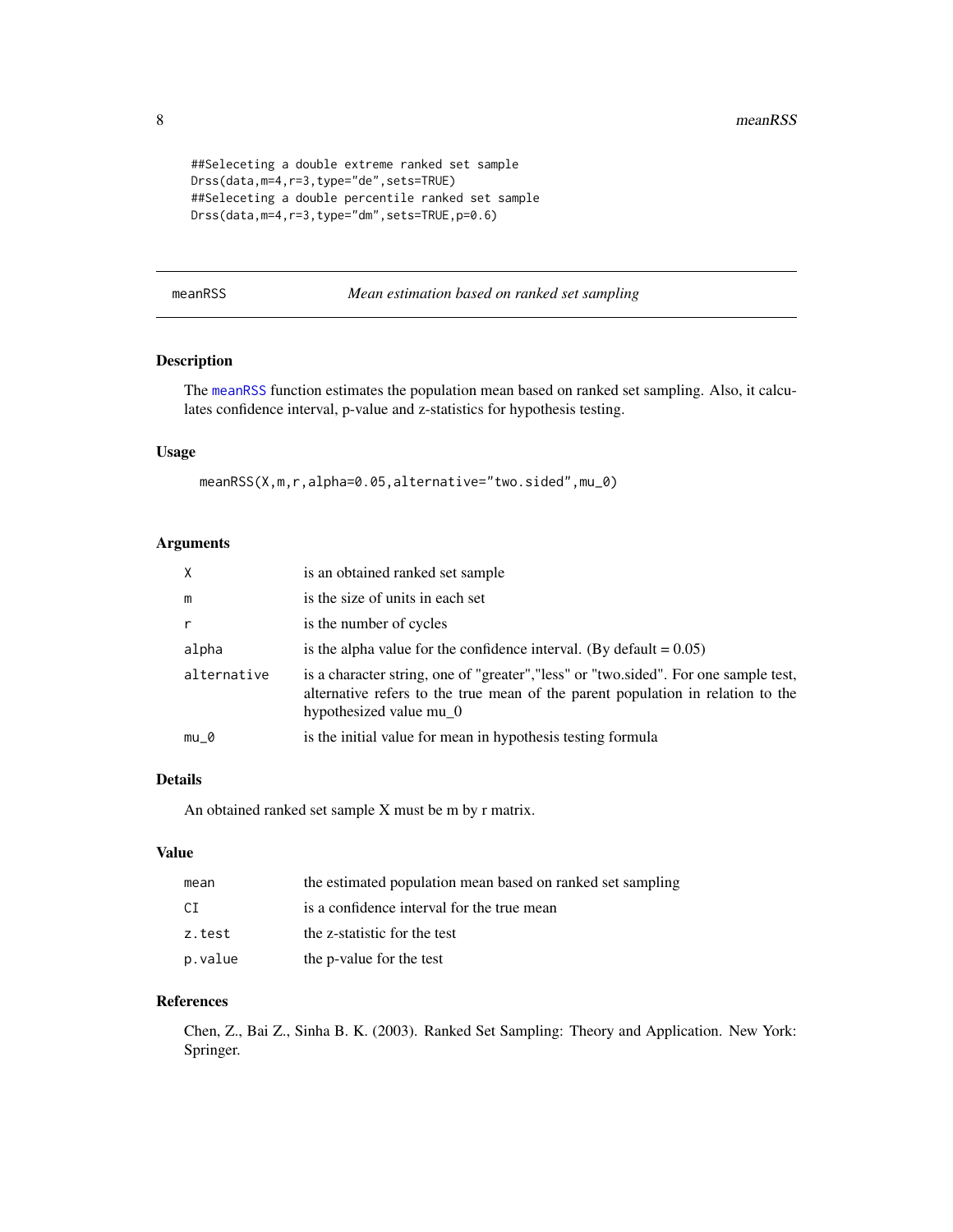#### <span id="page-8-0"></span>Mrss 9

# Examples

```
library("LearnBayes")
mu=c(1,12,2)
Sigma <- matrix(c(1,2,0,2,5,0.5,0,0.5,3), 3, 3)
x <- rmnorm(10000, mu, Sigma)
xx=as.numeric(x[,1])
xy=as.numeric(x[,2])
samplerss=con.Mrss(xx,xy,m=4,r=8,type="r",sets=FALSE,concomitant=FALSE)$sample.x
## mean estimation, confidence interval and hypothesis testing for ranked set sample
meanRSS(samplerss,m=4,r=8,mu_0=1)
```
<span id="page-8-1"></span>Mrss *Selecting a ranked set sample (classical or modified)*

# Description

The [Mrss](#page-8-1) function samples from a target population by using modified ranked set sampling methods.

#### Usage

Mrss(X,m,r=1,type="r",sets=FALSE,p)

# Arguments

| $\times$     | A vector of target population                                                                                                                                                       |
|--------------|-------------------------------------------------------------------------------------------------------------------------------------------------------------------------------------|
| m            | Size of units in each set                                                                                                                                                           |
| $\mathsf{r}$ | Number of cycles. (By default $= 1$ )                                                                                                                                               |
| sets         | logical; if TRUE, ranked set samples are given with ranked sets (see ranked sets)                                                                                                   |
| type         | type of the modified RSS method. "r" for traditional RSS, "p" for Percentile<br>RSS, "m" for Median RSS, "bg" for Balanced Groups RSS, "e" for Extreme<br>RSS. (By default $=$ "r") |
| p            | Value of percentile for Percentile RSS method                                                                                                                                       |

# Details

Target population X must be a vector.

# Value

| sets   | the ranked sets where ranked set sample is chosen from |
|--------|--------------------------------------------------------|
| sample | the obtained ranked set sample of X                    |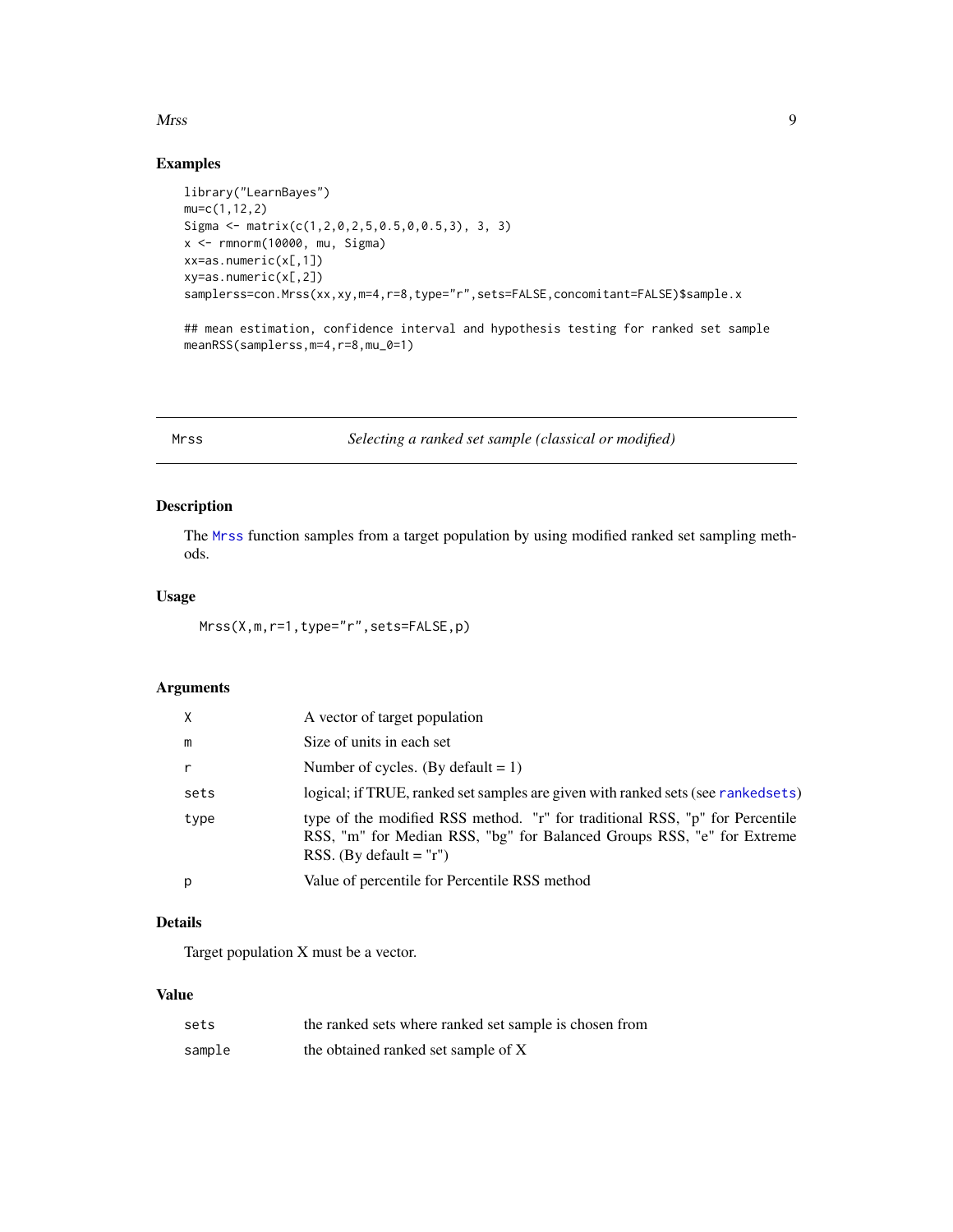#### <span id="page-9-0"></span>References

McIntyre, G. A. (1952). A method for unbiased selective sampling, using ranked sets. Australian Journal of Agricultural Research, 3(4), 385-390.

Samawi, H. M., Ahmed, M. S., & Abu-Dayyeh, W. (1996). Estimating the population mean using extreme ranked set sampling. Biometrical Journal, 38(5), 577-586.

Muttlak, H. A. (1997). Median ranked set sampling. Journal of Applied Statistical Sciences, 6(4), 245-255.

Muttlak, H. A. (2003). Modified ranked set sampling methods. Pakistan Journal Of Statistics, 19(3), 315-324.

Jemain, A. A., Al-Omari, A., & Ibrahim, K. (2008). Some variations of ranked set sampling. Electronic Journal of Applied Statistical Analysis, 1(1), 1-15.

# See Also

[con.Mrss](#page-1-1), [Rrss](#page-14-1), [Drss](#page-5-1)

#### Examples

```
data=rgamma(10000,1,1)
## Selecting a median ranked set sample
Mrss(data,m=4,r=5,sets=TRUE,type="m")
## Selecting an extreme ranked set sample
Mrss(data,m=3,r=5,sets=TRUE,type="e")
 ## Selecting a percentile ranked set sample
Mrss(data,m=4,r=3,sets=TRUE,type="p",p=0.2)
 ## Selecting a balanced groups ranked set sample
Mrss(data,m=6,r=2,sets=TRUE,type="bg")
```
mwwutestrss *Mann-Whitney-Wilcoxon test with RSS*

# **Description**

In this function, we introduce the RSS version of the Mann-Whitney-Wilcoxon (MWW) test.

#### Usage

```
mwwutestrss(X,Y,m,r,l,n,delta0=0,alpha=0.05,lambda=0.5,alternative="two.sided")
```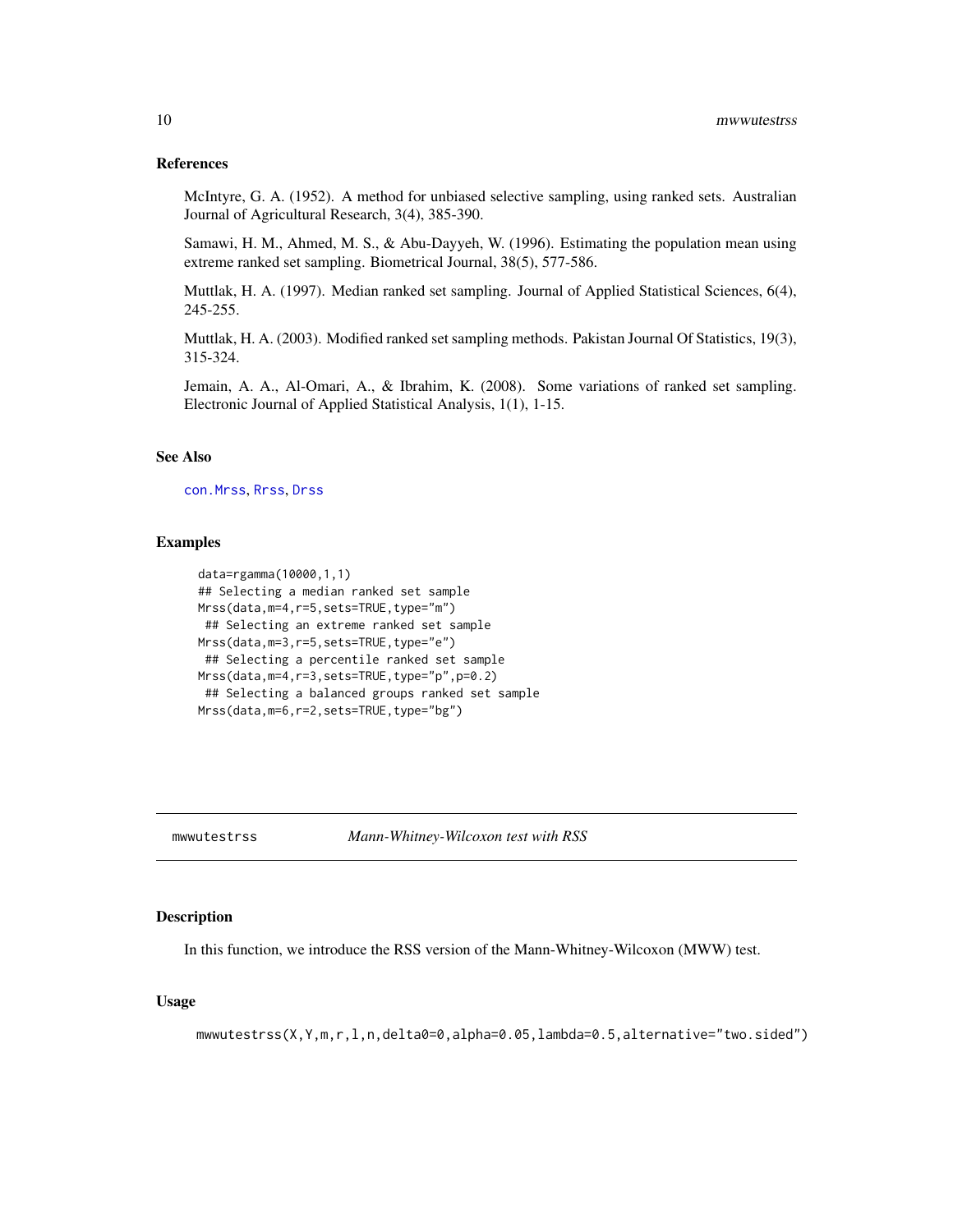#### mwwutestrss 11

#### Arguments

| X           | First obtained ranked set sample                                                                                              |
|-------------|-------------------------------------------------------------------------------------------------------------------------------|
| Y           | Second obtained ranked set sample                                                                                             |
| m           | Set size which was used while sampling X                                                                                      |
| r           | Cycles size which was used while sampling X                                                                                   |
|             | Set size which was used while sampling Y                                                                                      |
| n           | Cycles size which was used while sampling Y                                                                                   |
| delta0      | The median value of difference in the null hypothesis. (By Default = $0$ )                                                    |
| alpha       | The significance level (by default $= 0.05$ ).                                                                                |
| lambda      | constant in the variance formula of the test statistic, see Chen et. al. (2003)                                               |
| alternative | Character string defining the alternative hypothesis, one of "two sided", "less"<br>or "greater" (by default $=$ "two.sided") |

# Details

The test statistics and an approximate confidence intervals are constructed by using the normal approximation. Also note that, we assume that the ranking mechanism in the RSS is consistent. For more details please refer to Chen et. al.(2003, pg. 115-124).

There should be two datasets to compare as "X" and "Y", respectively.

#### Value

| medianX          | median value of the first sample                                    |  |
|------------------|---------------------------------------------------------------------|--|
| medianY          | median value of the second sample                                   |  |
| MWW.test.mwwUrss |                                                                     |  |
|                  | The value of the Mann-Whitney-Wilcoxon test statistic               |  |
| C.I.             | the confidence interval of the Mann-Whitney-Wilcoxon test statistic |  |
| z.test           | the z statistic for test                                            |  |
| p.value          | the p value for the test                                            |  |

#### References

Chen, Z., Bai Z., Sinha B. K. (2003). Ranked Set Sampling: Theory and Application. New York: Springer.

# Examples

```
library("LearnBayes")
mu=c(1,1.2,2)
Sigma <- matrix(c(1,2,0,2,5,0.5,0,0.5,3), 3, 3)
x <- rmnorm(10000, mu, Sigma)
xx=as.numeric(x[,1])
xy=as.numeric(x[,2])
samplerss=con.rss(xx,xy,m=3,r=12,concomitant=TRUE)
sample.x=as.numeric(samplerss$sample.x)
```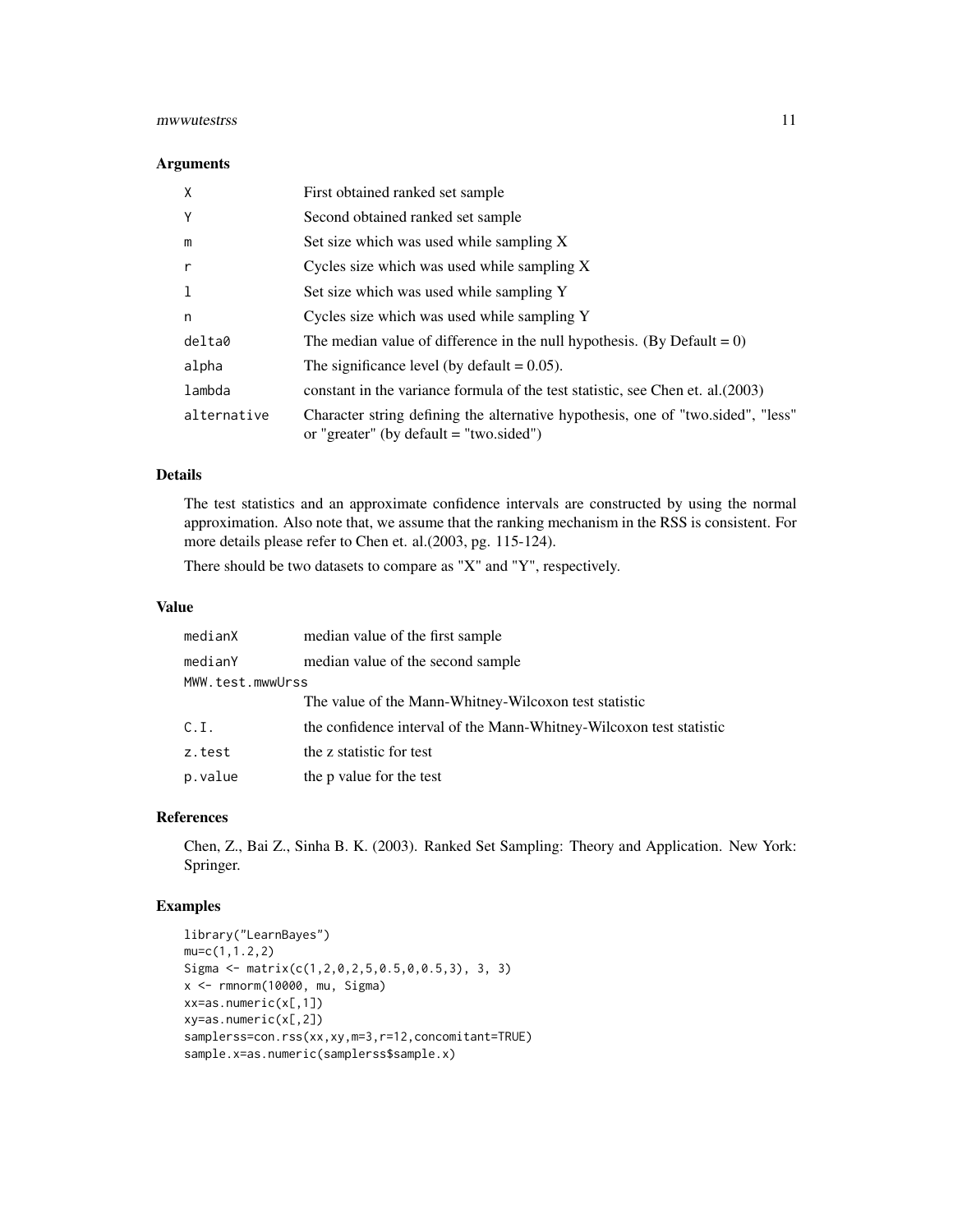<span id="page-11-0"></span>12 obsno.Mrss

```
sample.y=as.numeric(samplerss$sample.y)
mwwutestrss(sample.x,sample.y,m=3,r=12,l=3,n=12,delta0=0)
```
<span id="page-11-1"></span>obsno.Mrss *observation numbers based on classical and modified ranked set sampling methods*

# Description

The obsno. Mrss function gives the observation numbers to sample from a target population by using modified ranked set sampling methods. Ranking is done using the concomitant variable Y.

#### Usage

obsno.Mrss(Y,m,r=1,type="r",p)

#### Arguments

| Y            | A vector of concomitant variable from target population                                                                                                                             |
|--------------|-------------------------------------------------------------------------------------------------------------------------------------------------------------------------------------|
| m            | Size of units in each set                                                                                                                                                           |
| $\mathsf{r}$ | Number of cycles                                                                                                                                                                    |
| type         | type of the modified RSS method. "r" for traditional RSS, "p" for Percentile<br>RSS, "m" for Median RSS, "bg" for Balanced Groups RSS, "e" for Extreme<br>RSS. Default value is "r" |
| p            | Value of percentile for Percentile RSS method                                                                                                                                       |

# Details

Concomitant variable Y must be a vector.

#### References

McIntyre, G. A. (1952). A method for unbiased selective sampling, using ranked sets. Australian Journal of Agricultural Research, 3(4), 385-390.

Dell, T. R., & Clutter, J. L. (1972). Ranked set sampling theory with order statistics background. Biometrics, 28, 545-553.

Samawi, H. M., Ahmed, M. S., & Abu-Dayyeh, W. (1996). Estimating the population mean using extreme ranked set sampling. Biometrical Journal, 38(5), 577-586.

Muttlak, H. A. (1997). Median ranked set sampling. Journal of Applied Statistical Sciences, 6(4), 245-255.

Muttlak, H. A. (2003). Modified ranked set sampling methods. Pakistan Journal Of Statistics, 19(3), 315-324.

Jemain, A. A., Al-Omari, A., & Ibrahim, K. (2008). Some variations of ranked set sampling. Electronic Journal of Applied Statistical Analysis, 1(1), 1-15.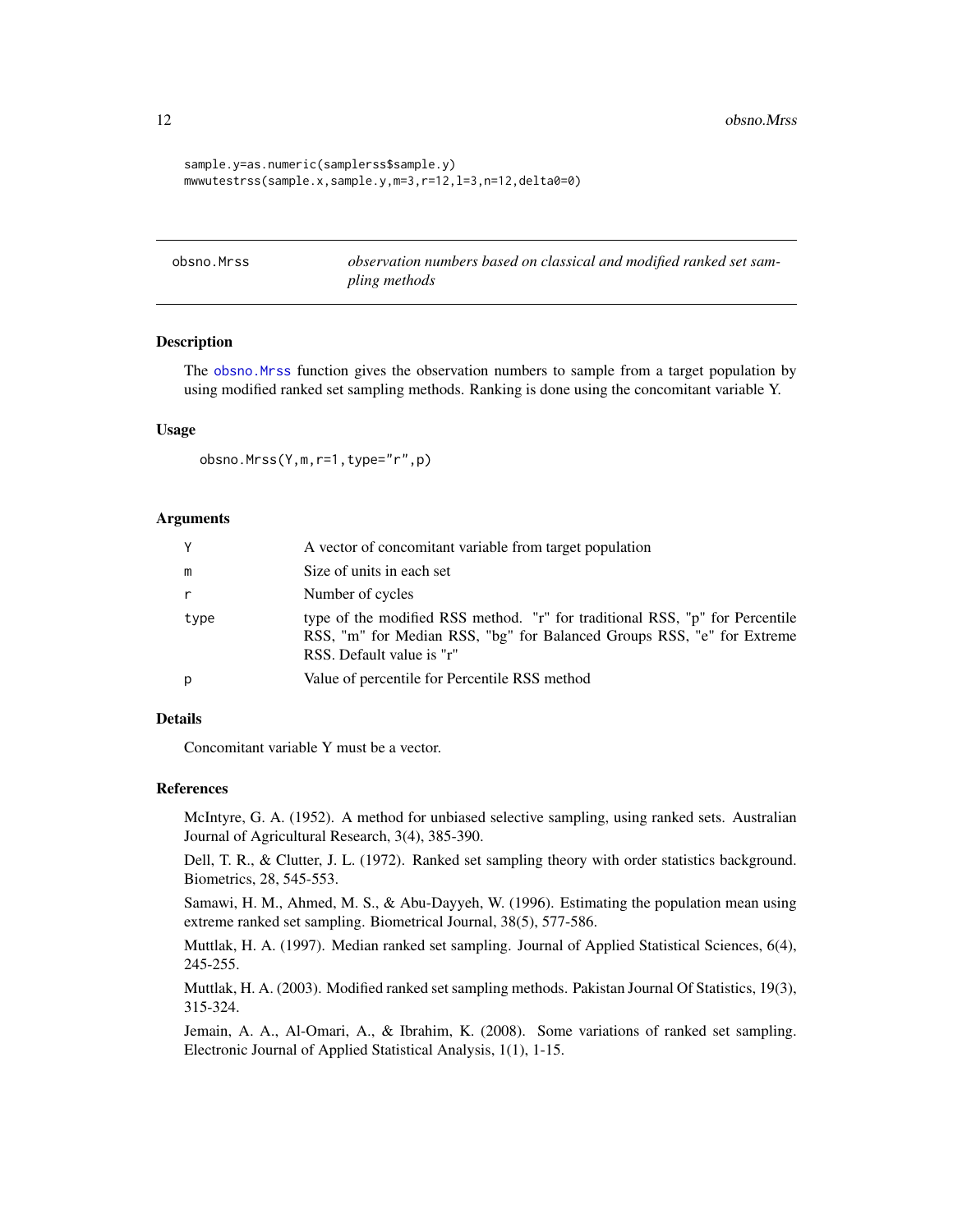#### <span id="page-12-0"></span>rankedsets and the set of the set of the set of the set of the set of the set of the set of the set of the set of the set of the set of the set of the set of the set of the set of the set of the set of the set of the set o

# See Also

[con.Mrss](#page-1-1), [Mrss](#page-8-1), [rss](#page-15-1)

#### Examples

y=rexp(10000) ## Determining the observation numbers of the units which are chosen to sample

```
y=rexp(10000)
obsno.Mrss(y,m=3,r=5)
obsno.Mrss(y,m=5,r=6,type="m")
obsno.Mrss(y,m=7,r=3,type="e")
obsno.Mrss(y,m=4,r=5,type="p",p=0.3)
obsno.Mrss(y,m=6,r=2,type="bg")
```
<span id="page-12-1"></span>rankedsets *Selecting ranked sets*

# Description

The [rankedsets](#page-12-1) function selects ranked sets from a target population. The selection of units in a set is without replacement, but the sets are selecting with replacement.

#### Usage

rankedsets(X,m,s=m)

#### Arguments

| X   | A vector of target population    |
|-----|----------------------------------|
| m   | Size of units in each set        |
| - S | Number of sets. (by default = m) |

# Details

Target population X must be a vector.

#### Value

It returns a matrix of ranked sets.

# References

McIntyre, G. A. (1952). A method for unbiased selective sampling, using ranked sets. Australian Journal of Agricultural Research, 3(4), 385-390.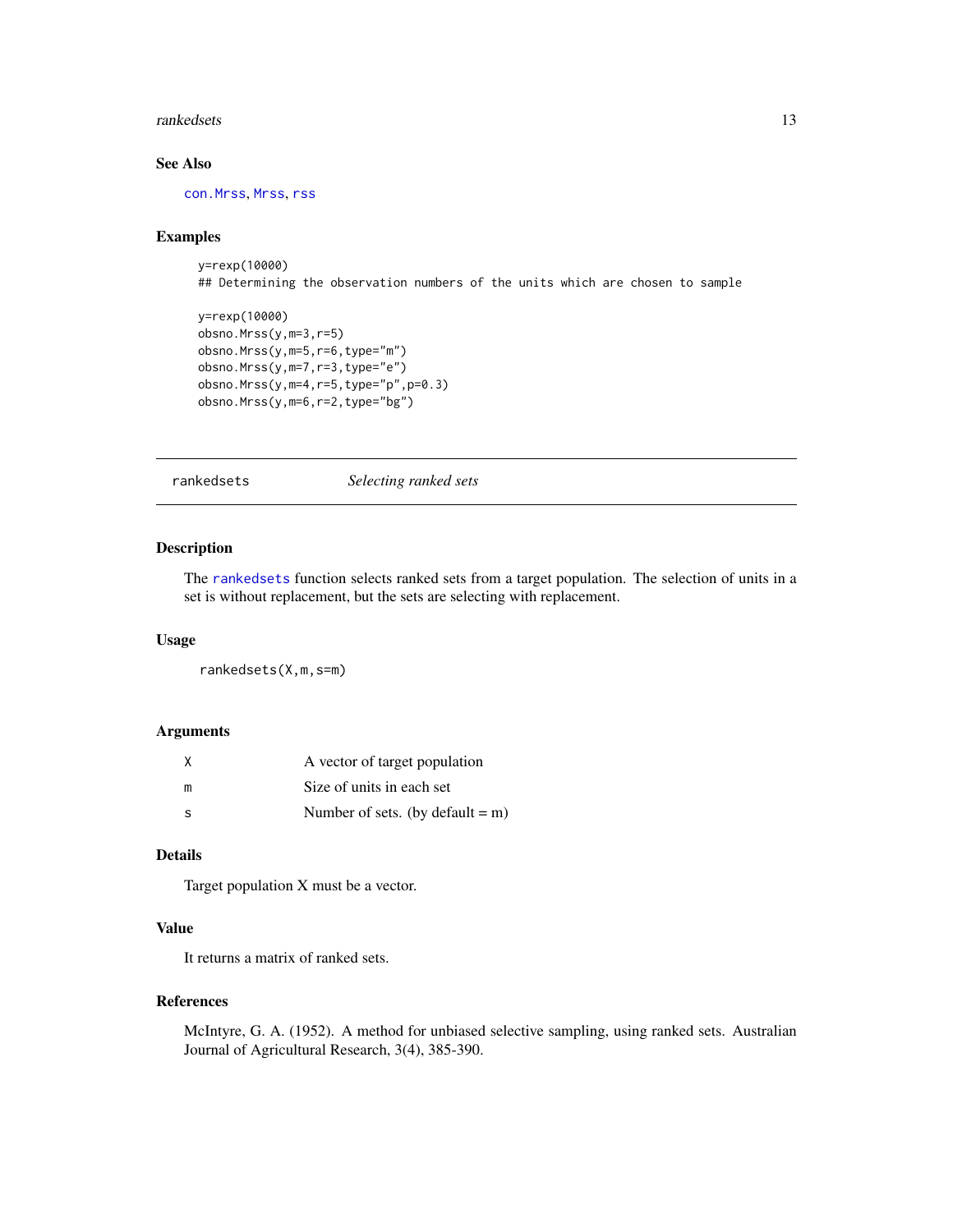# Examples

```
data=rexp(10000,3)
## Creating m by m matrix (a regular cycle)
rankedsets(data,m=5)
## Creating m by s matrix
rankedsets(data,m=3,s=5)
```
regRSS *Regression estimator based on ranked set sampling*

# **Description**

It obtains the regression estimator for mean of interested population based on ranked set sampling.

# Usage

regRSS(X,Y,mu\_Y)

#### Arguments

| X    | An obtained ranked set sample for interested variable from target population  |
|------|-------------------------------------------------------------------------------|
|      | An obtained ranked set sample for concomitant variable from target population |
| mu Y | The known mean for population Y                                               |

# Details

In this code, variable X and Y represents interested and concomitant variable, respectively, please note that notation is vice versa in the reference (Yu&Lam(1997)).

X and Y must be in same length.

#### Value

|       | the B coefficient                                                  |
|-------|--------------------------------------------------------------------|
| X_reg | the regression estimate for mean of X based on ranked set sampling |

# References

Yu, P.L.H. and Lam, K. (1997). "Regression Estimator in Ranked Set Sampling". Biometrics, Vol. 53, No. 3, pp. 1070-1080.

<span id="page-13-0"></span>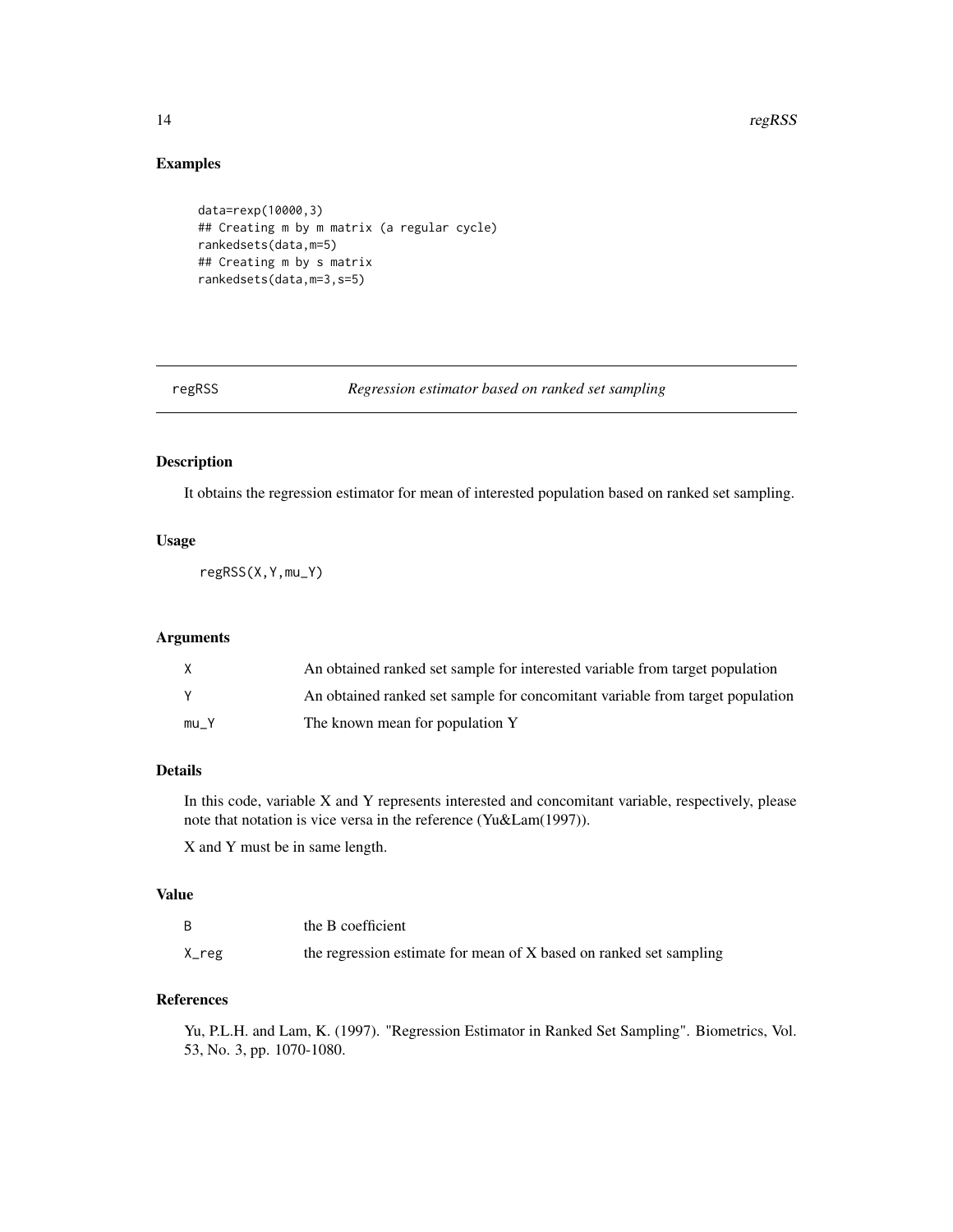#### <span id="page-14-0"></span> $\mathbf{R}$ rss 15

# Examples

```
library("LearnBayes")
mu=c(1,12,2)
Sigma <- matrix(c(1,2,0,2,5,0.5,0,0.5,3), 3, 3)
x <- rmnorm(10000, mu, Sigma)
xx=as.numeric(x[,1])
xy=as.numeric(x[,2])
samplerss=con.rss(xx,xy,m=4,r=8,sets=FALSE,concomitant=TRUE)
sample.x=samplerss$sample.x
sample.y=samplerss$sample.y
regRSS(sample.x,sample.y,mu_Y=mean(xy))
```
#### <span id="page-14-1"></span>Rrss *Selecting a robust ranked set sample*

# Description

The [Rrss](#page-14-1) function samples from a target population by using robust ranked set sampling methods.

# Usage

Rrss(X,m,r=1,type="l",sets=FALSE,alpha)

# Arguments

|       | A vector of target population                                                                                                       |
|-------|-------------------------------------------------------------------------------------------------------------------------------------|
| m     | Size of units in each set                                                                                                           |
|       | Number of cycles. (By default $= 1$ )                                                                                               |
| type  | type of the modified RSS method. "I" for L-RSS, "tb" for truncation-based RSS,<br>"re" for robust extreme RSS. (By default $=$ "l") |
| sets  | logical; if TRUE, ranked set samples are given with ranked sets (see ranked sets)                                                   |
| alpha | Coefficient of the method                                                                                                           |

# Details

Target population X must be a vector. Coefficient of the method must be between 0 and 0.5.

# Value

| sets   | the ranked sets where ranked set sample is chosen from |
|--------|--------------------------------------------------------|
| sample | the obtained ranked set sample of X                    |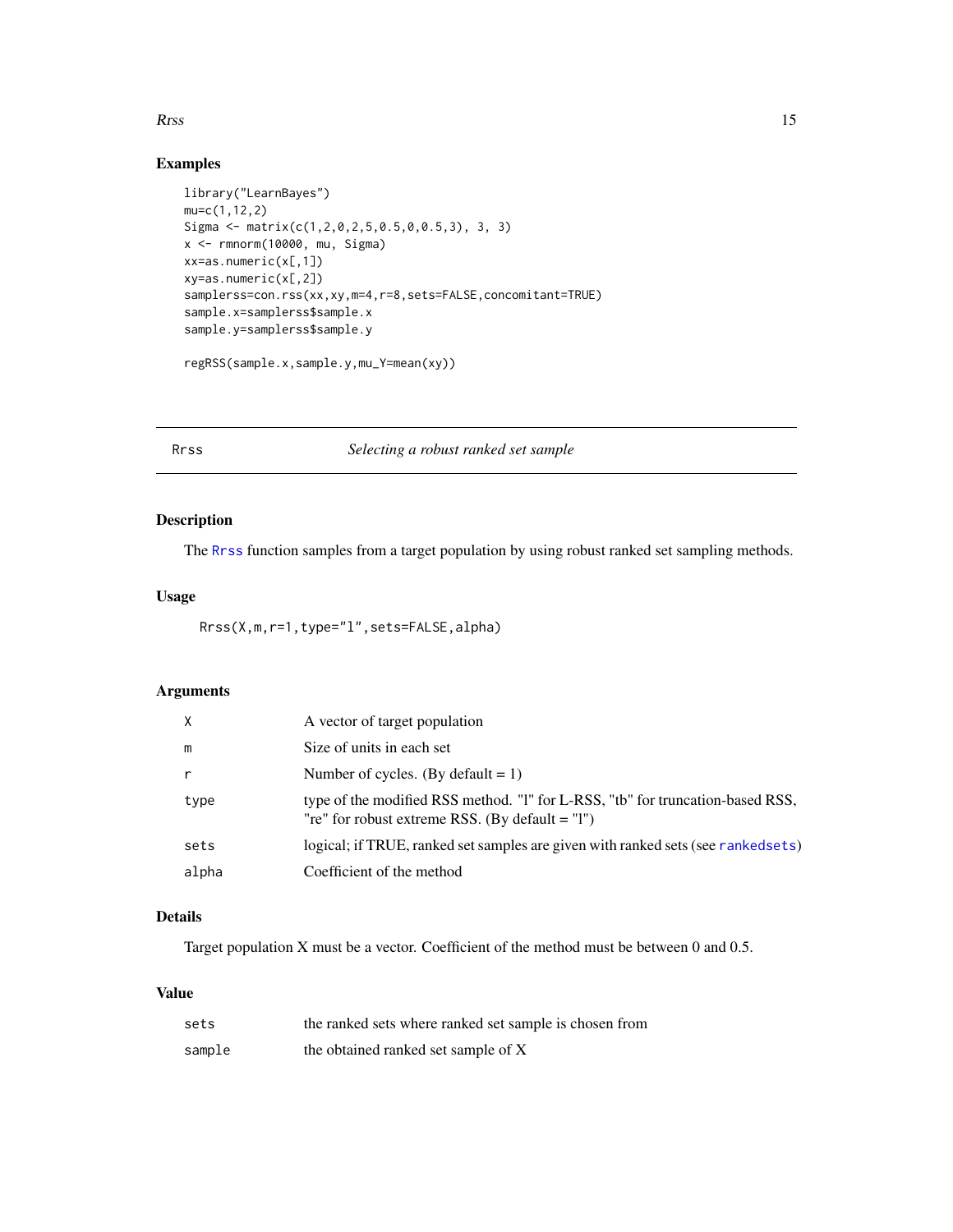# References

Al-Nasser, A. D. (2007). L ranked set sampling: A generalization procedure for robust visual sampling. Communications in Statistics-Simulation and Computation, 36(1), 33?43.

Al-Omari, A. I., & Raqab, M. Z. (2013). Estimation of the population mean and median using truncation-based ranked set samples. Journal of Statistical Computation and Simulation, 83(8), 1453?1471.

Al-Nasser, A. D., & Mustafa, A. B. (2009). Robust extreme ranked set sampling. Journal of Statistical Computation and Simulation, 79(7), 859?867.

#### See Also

[con.Mrss](#page-1-1), [Rrss](#page-14-1), [Drss](#page-5-1)

#### Examples

```
data=rexp(10000)
## Selecting L-ranked set sample
Rrss(data, m=8, r=3, sets=TRUE, alpha=0.2)
 ## Selecting Truncation-based ranked set sample
Rrss(data, m=8, r=3, type="tb", sets=TRUE, alpha=0.1)
 ## Selecting Robust extreme ranked set sample
Rrss(data, m=8, r=3, type="re", sets=TRUE, alpha=0.4)
```
<span id="page-15-1"></span>rss *Selecting classical ranked set sample*

#### Description

The [rss](#page-15-1) function samples from a target population by using ranked set sampling method.

#### Usage

rss(X,m,r=1,sets=FALSE)

# Arguments

|      | A vector of target population                                                     |
|------|-----------------------------------------------------------------------------------|
| m    | Size of units in each set                                                         |
|      | Number of cycles. (By default=1)                                                  |
| sets | logical; if TRUE, ranked set samples are given with ranked sets (see ranked sets) |

# Details

Target population X must be a vector.

<span id="page-15-0"></span>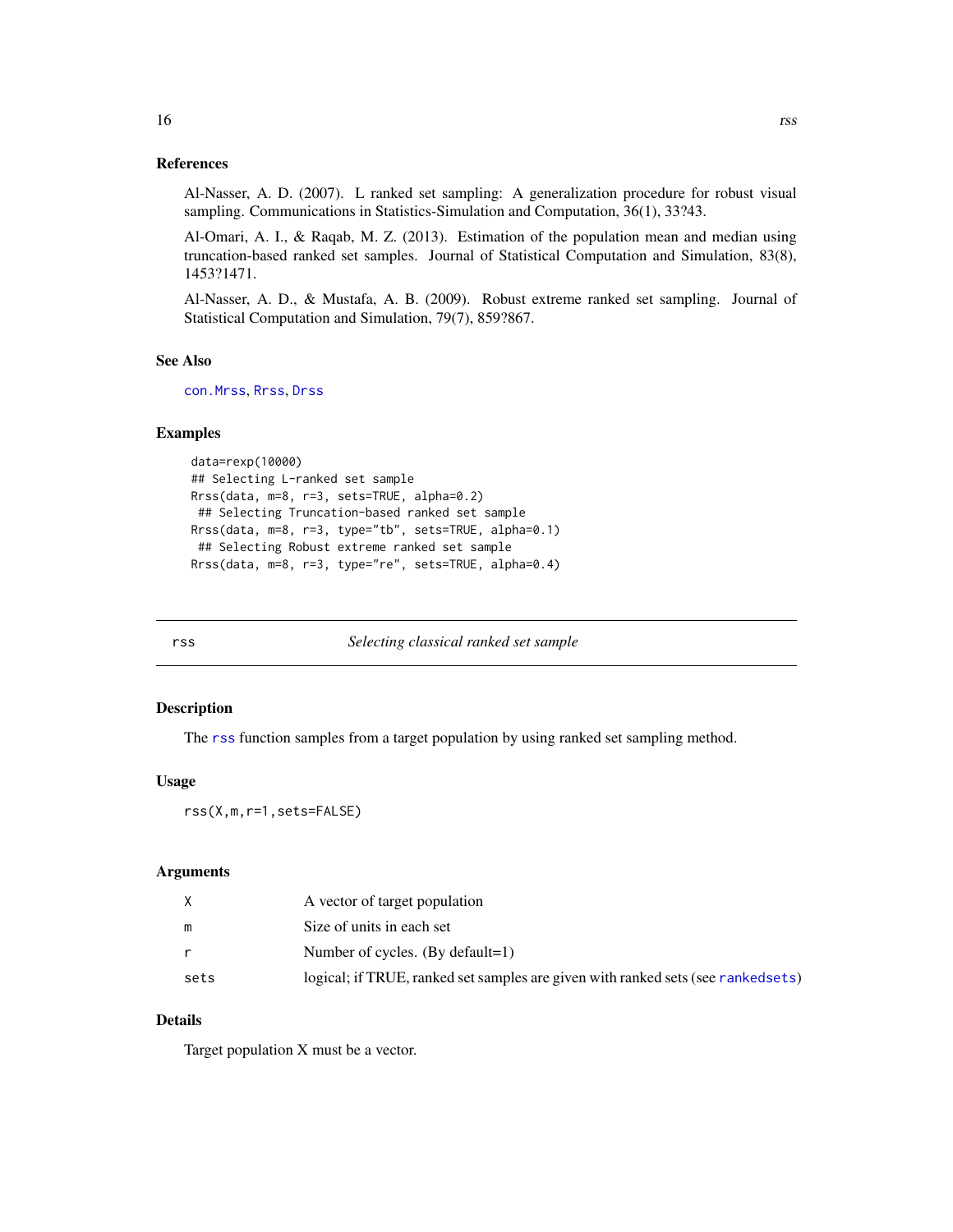# <span id="page-16-0"></span>sign1testrss 17

#### Value

| sets   | randomly chosen ranked sets         |
|--------|-------------------------------------|
| sample | the obtained ranked set sample of X |

#### References

McIntyre, G. A. (1952). A method for unbiased selective sampling, using ranked sets. Australian Journal of Agricultural Research, 3(4), 385-390.

#### See Also

[con.rss](#page-4-1)

#### Examples

```
data=rnorm(10000,1,3)
## Selecting classical ranked set sample with set size \emph{m} and cycle size \emph{r}
rss(data,m=5,r=3,sets=TRUE)
```
sign1testrss *Sign Test with RSS*

#### Description

It performs the RSS version of the sign test given by Chen et. al.(2003).

#### Usage

```
sign1testrss(sampledata,m,r,median0,alpha=0.05,alternative="two.sided")
```
#### Arguments

| sampledata  | An obtained ranked set sample                                                                                               |
|-------------|-----------------------------------------------------------------------------------------------------------------------------|
| m           | Number of units in each set (set size)                                                                                      |
| r           | Number of cycles                                                                                                            |
| median0     | The median value in the null hypothesis                                                                                     |
| alpha       | The significance level (by default $= 0.05$ ).                                                                              |
| alternative | Character string defining the alternative hypothesis, one of "two sided", "less"<br>or "greater" (by default = "two.sided") |

# Details

The test statistics and an approximate confidence intervals are constructed by using the normal approximation. Also note that, we assume that the ranking mechanism in the RSS is consistent. For more details please refer to Chen et. al.(2003, pg. 103-115).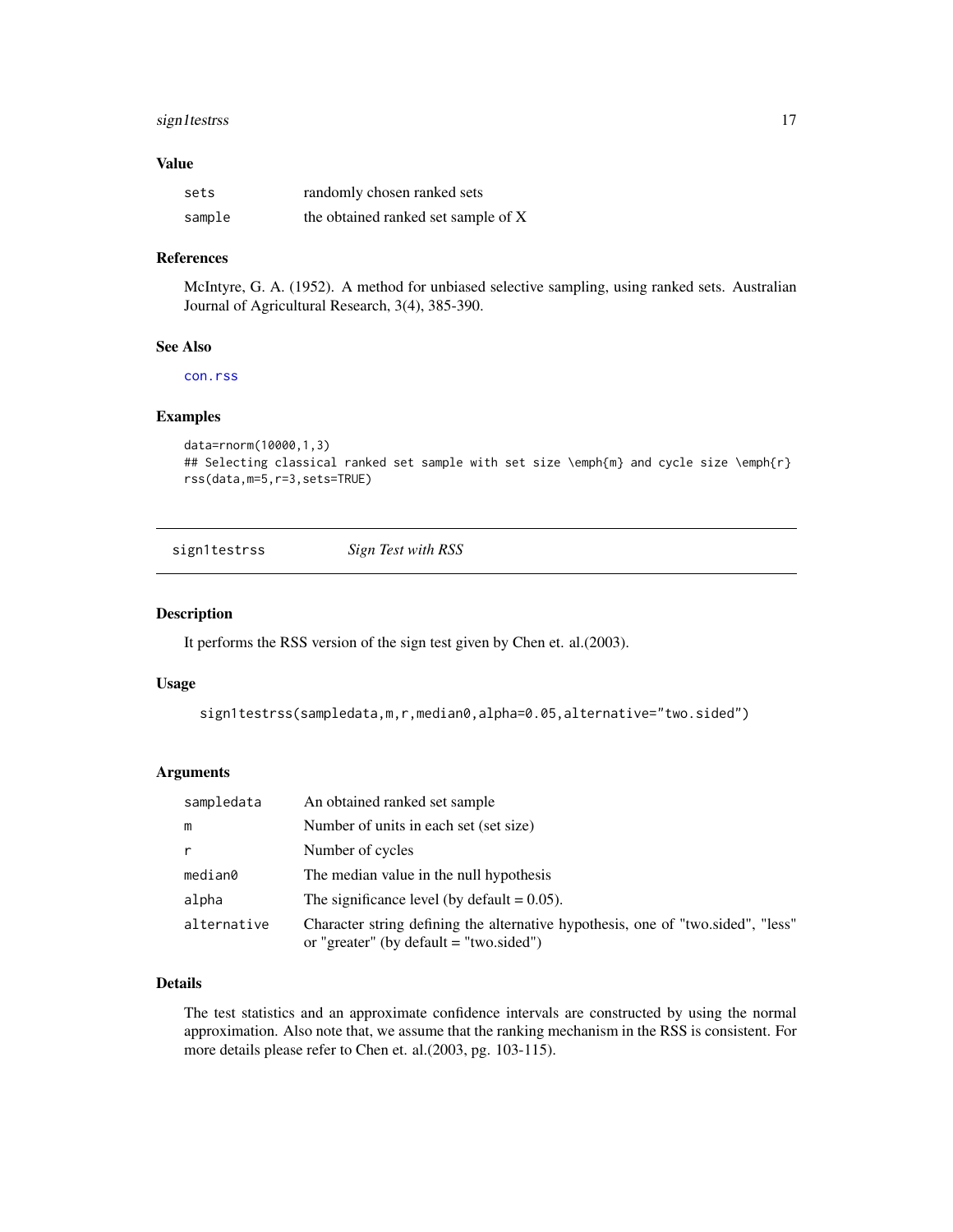# <span id="page-17-0"></span>Value

| median  | The median value of the given set                         |
|---------|-----------------------------------------------------------|
|         | sign. test. stat The value of the RSS sign test statistic |
| C.I.    | the confidence interval for median                        |
| z.test  | the z statistic for test                                  |
| p.value | the p value for the test                                  |

# References

Chen, Z., Bai Z., Sinha B. K. (2003). Ranked Set Sampling: Theory and Application. New York: Springer.

# Examples

```
data=rnorm(10000,0,1)
samplerss=as.numeric(rss(data,m=3,r=12))
sign1testrss(samplerss, m=3, r=12, median0=0.5)
```
<span id="page-17-1"></span>varRSS *Variance estimation based on ranked set sampling*

#### Description

The [varRSS](#page-17-1) function estimates the variance based on ranked set sampling as types of Stokes or Montip&Sukuman.

# Usage

varRSS(X,m,r,type)

#### Arguments

| X    | An obtained ranked set sample                  |
|------|------------------------------------------------|
| m    | Size of units in each set                      |
| r    | Number of cycles                               |
| type | character string, one of "Stokes" or "Montip". |

# Details

An obtained ranked set sample X must be m by r matrix. Stokes (1980) showed that estimator for variance is biased. Montip and Sukuman(2003) showed that for one cycle there is no unbiased estimator for variance but for more than one cycle they proposed unbiased estimator for variance.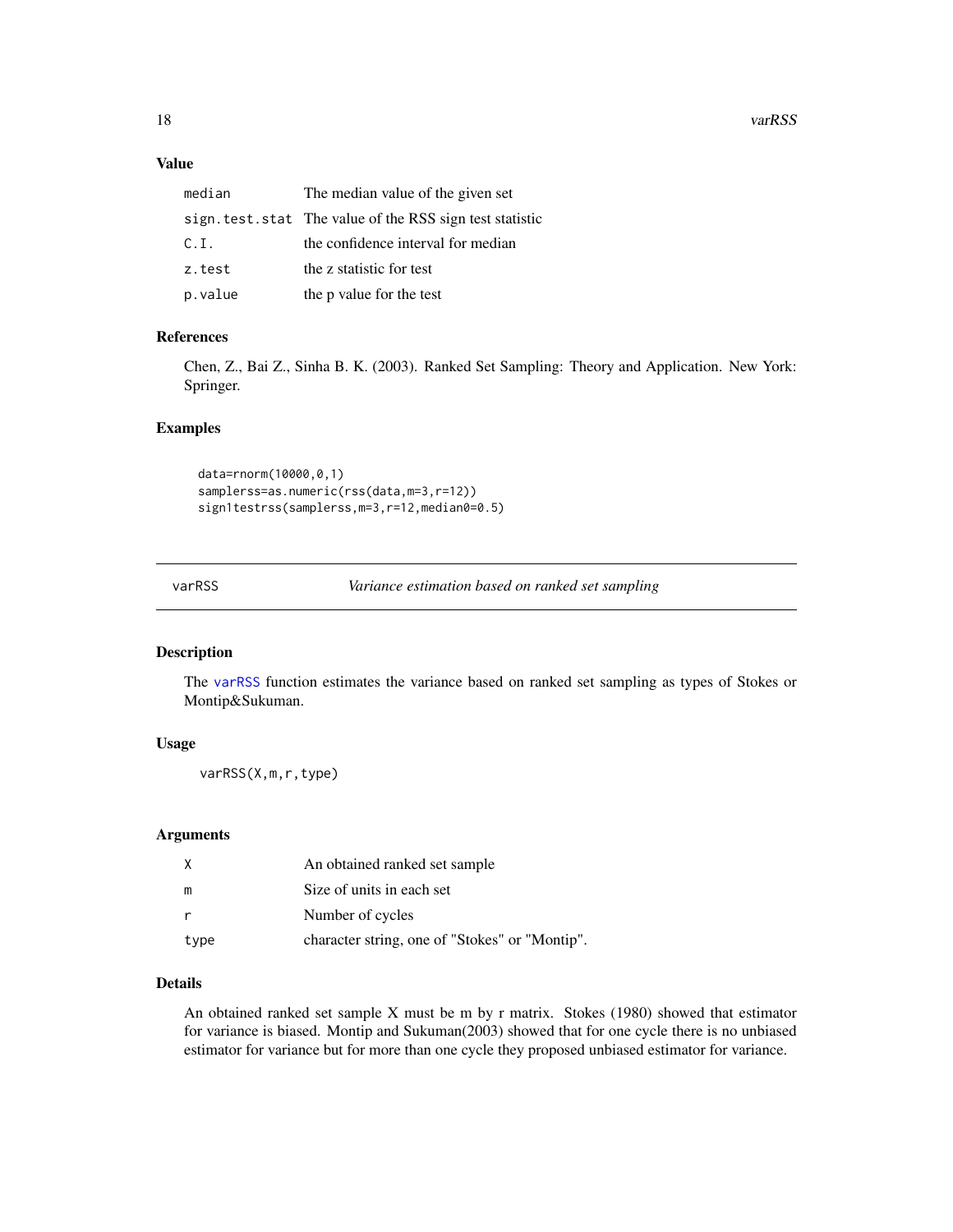#### <span id="page-18-0"></span>wsrtestrss 19

#### Value

var the estimated population variance based on ranked set sampling

# References

Al-Hadhrami, S.A. (2010). "Estimation of the Population Variance Using Ranked Set Sampling with Auxiliary Variable". Int. J. Contemp. Math. Sciences, Vol. 5, no. 52, 2567 - 2576.

Stokes, S.L. (1980). "Estimation of Variance Using Judgment Ordered Ranked Set Samples". Biometrics, Vol. 36, No. 1, pp. 35-42.

### Examples

```
data=rnorm(10000,2,1)
samplerss=rss(data,m=4,r=3,sets=FALSE)
## Estimation of variance based on ranked set sample by Stokes
varRSS(samplerss,m=4,r=3,type="Stokes")
 ## Estimation of variance based on ranked set sample by Montip&Sukuman
varRSS(samplerss,m=4,r=3,type="Montip")
```
*Wilcoxon signed rank test with RSS* 

# Description

It performs the RSS version of the Wilcoxon signed rank test given by Chen et. al.(2003).

# Usage

wsrtestrss(sampledata,m,r,delta0=0,alpha=0.05,alternative="two.sided")

#### **Arguments**

| sampledata  | An obtained ranked set sample                                                                                               |
|-------------|-----------------------------------------------------------------------------------------------------------------------------|
| m           | Number of units in each set (set size)                                                                                      |
| r           | Number of cycles                                                                                                            |
| delta0      | The median value of difference in the null hypothesis                                                                       |
| alpha       | The significance level (by default $= 0.05$ ).                                                                              |
| alternative | Character string defining the alternative hypothesis, one of "two.sided", "less"<br>or "greater" (by default = "two.sided") |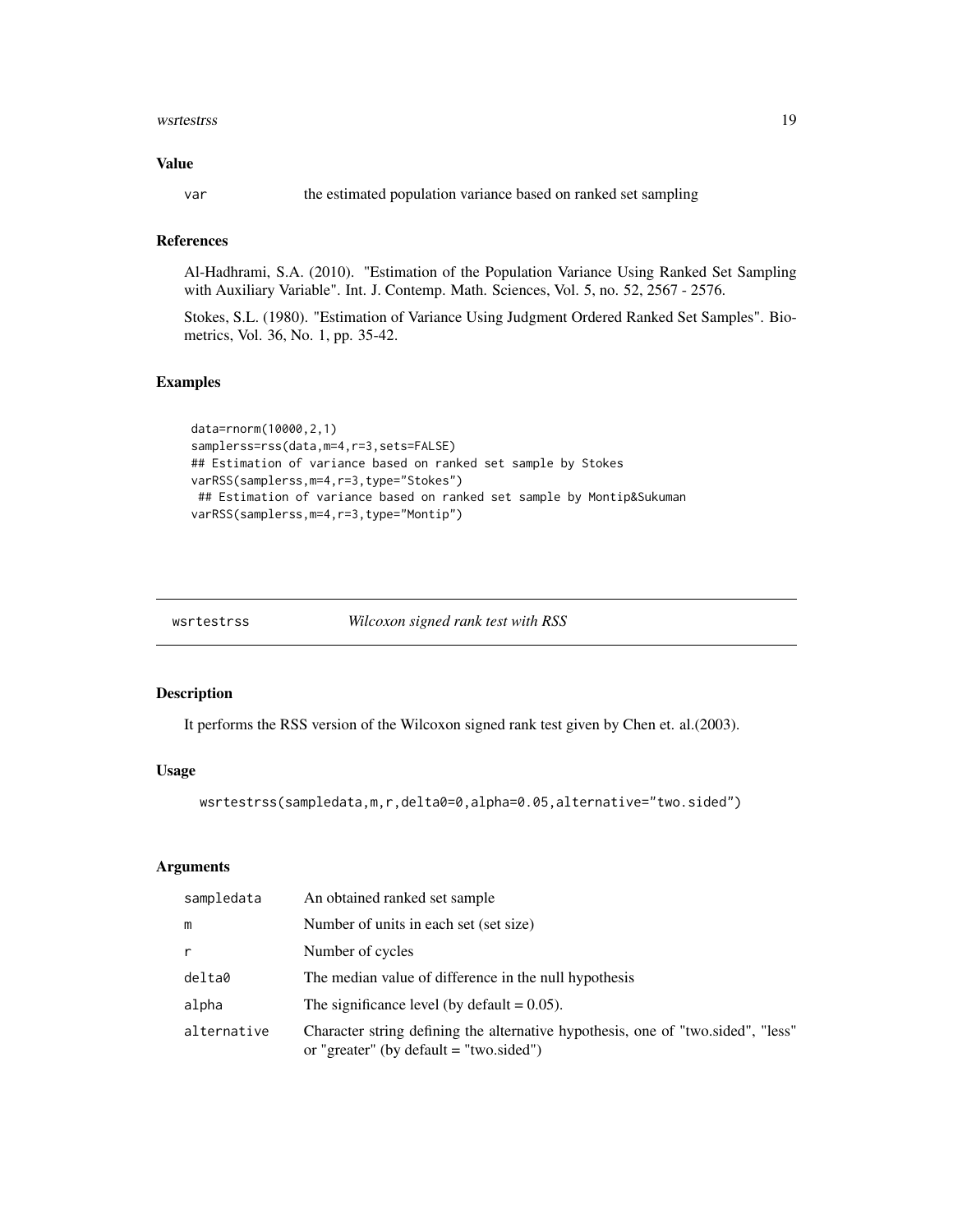# Details

The test statistics and an approximate confidence intervals are constructed by using the normal approximation. Also note that, we assume that the ranking mechanism in the RSS is consistent. For more details please refer to Chen et. al.(2003, pg. 124-133).

#### Value

| median              | median value of the sample                           |  |
|---------------------|------------------------------------------------------|--|
| sign.rank.test.stat |                                                      |  |
|                     | The value of the Wilcoxon signed rank test statistic |  |
| z.test              | the z statistic for test                             |  |
| p.value             | the p value for the test                             |  |

# References

Chen, Z., Bai Z., Sinha B. K. (2003). Ranked Set Sampling: Theory and Application. New York: Springer.

# Examples

```
library("LearnBayes")
mu=c(1,1.2,2)
Sigma <- matrix(c(1,2,0,2,5,0.5,0,0.5,3), 3, 3)
x <- rmnorm(10000, mu, Sigma)
xx=as.numeric(x[,1])
xy=as.numeric(x[,2])
samplerss=con.rss(xx,xy,m=3,r=12,concomitant=TRUE)
sample.x=as.numeric(samplerss$sample.x)
sample.y=as.numeric(samplerss$sample.y)
difference=sample.x-sample.y
wsrtestrss(difference,m=3,r=12,delta0=0)
```